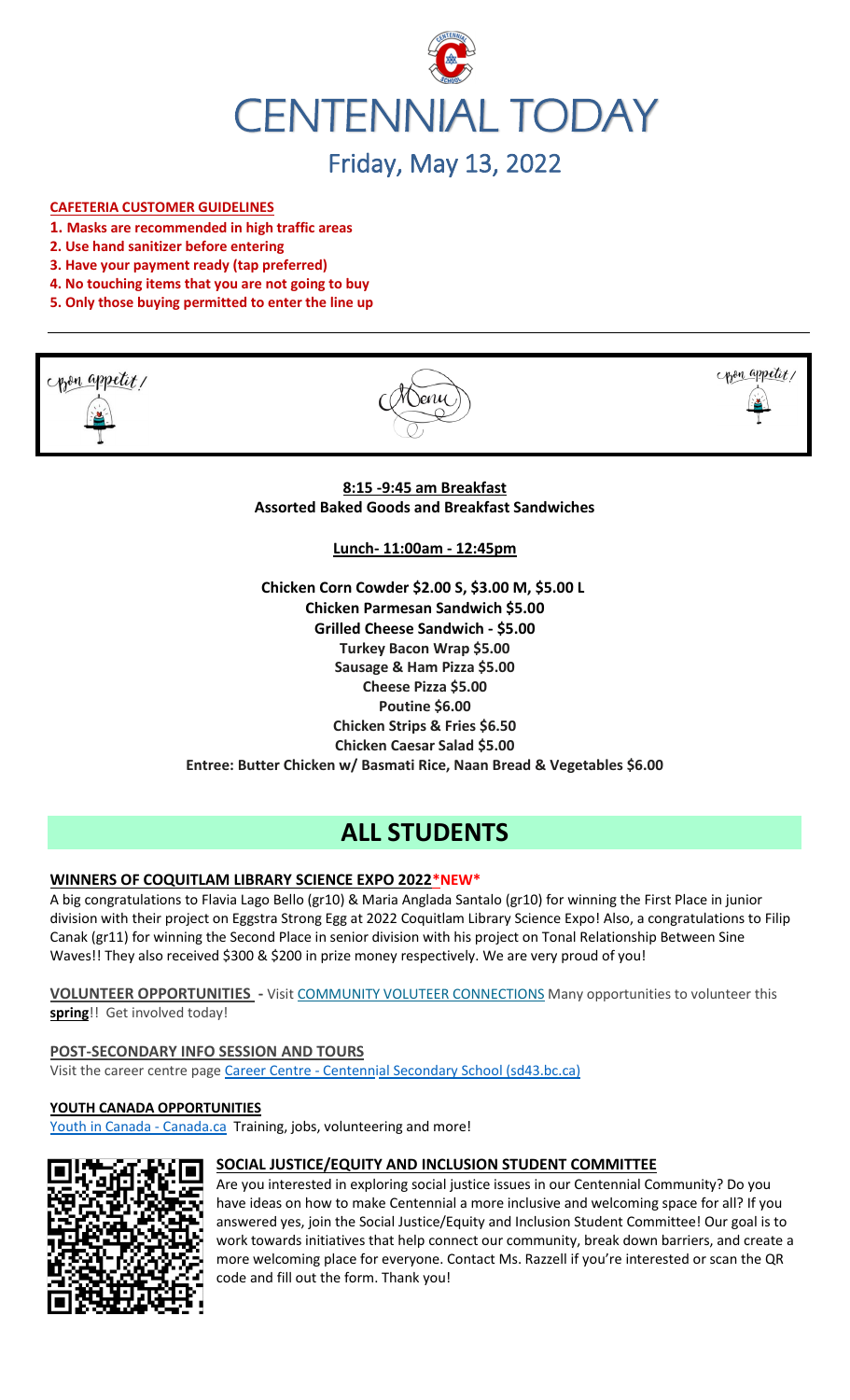# **#LOCAL LOVE FUND – ART EXPO – "COMO LAKE"**

Bring some joy and #locallove to the community! Theme: "COMO LAKE". Submissions will be due May 25<sup>th</sup>. Questions? Email [dhealeywright@sd43.bc.ca](mailto:dhealeywright@sd43.bc.ca) or come to the Career Centre**\*\* ONLY 5 CANVASES LEFT!! GET YOURS TODAY!**

#### **PLANT YOURSELF IN SOUTH COQUITLAM**

#### Sunday May 28th 1 pm Blue Mountain Park 25 spots available.

Plant Yourself is an opportunity for youth living in South Coquitlam to showcase their unique cultural background, build community connections, and participate in Truth and Reconciliation at a local level by: Knowing, Growing and Showing your cultural roots, all while grounding yourself on the traditional lands of the Kwikwetlem First Nation. Create a personalized leaf, representing their cultural identity, as well as their connection to the Kwikwetlem First Nation territory. [Plant Yourself Tickets, Sat, May 28, 2022 at 1:00 PM | Eventbrite](https://www.eventbrite.ca/e/plant-yourself-tickets-335607159047)

# **GRADE 12**

### **DINNER DANCE TICKET \*NEW\***

## **SHERATON VANCOUVER WALL CENTRE SATURDAY JUNE 18TH AT 6PM.**

Tickets can be picked up at the beginning of period 3, between May 24th – May 27th in the foyer (see Ms. Chambers and / or Ms. Mattson). You must bring your receipt as proof of purchase. Table selections will be done at this time. If you want to book an entire table for your friends, all tickets for that table must already be purchased. Tables are booked on a first come, first served basis.



# **CAPILANO U - Application Deadline Extended: Bachelor of Kinesiology**

Applications for the Fall 2022 intake of the Bachelor of Kinesiology (BKINKINE) have been reopened and extended to **June 7, 2022** (but may close sooner if the program becomes

full). This intake was previously closed May 3, 2022. Application dates will update on the website with the next web refresh. Program and admission information can be found **HERE** 

# **ATTENTION GRADE 12s\*NEW\***

We are excited to announce that after a 2-year hiatus, the **2022 Grad Dinner Dance** will be on **Saturday, June 18th** at 6pm at the **Sheraton Wall Centre Vancouver**. Dress code is formal. A buffet dinner will be served, followed by dancing. Tickets are \$175 and will be available on School Cash Online. (The PAC will be hosting After Grad at the Coquitlam Rec Centre on Poirier following Dinner Dance, these tickets will be available separately.) If you have **specific food allergies or intolerances**, please email **Ms. Mattson** at [mmattson@sd43.bc.ca](mailto:mmattson@sd43.bc.ca) or see her in Room E216.

- Dinner Dance Tickets \$175 per grad available to purchase online between May 2 May 14
- Aftergrad Tickets \$40 per grad available to purchase online between May 15 May 31
- Commencement Guest Tickets \$5 per guest available to purchase online between May 15 June 9
- All tickets must be purchased online on SchoolCash site. <https://sd43.schoolcashonline.com/>

#### **2022 VALEDICTORIAN SELECTION PROCESS\*NEW\* NOMINATION QUALIFICATIONS:**

- Must be in good standing to graduate as of June 2022 (no 'I' Reports, no courses that have been failed this year)
- 4 teacher nominations

# **NOMINATION PROCESS:**

Interested potential nominees must submit the following to be considered for nomination:

- Teacher Nomination Forms (4) (this is an online form the link has been emailed to all teachers and was included in the email sent to families)
- Short Essay *(1 page, typed, double-spaced)* "*Why I Should Be Valedictorian*", completed on your own (submitted Mr. Jackson at [brjackson@sd43.bc.ca\)](mailto:bking@sd43.bc.ca)

# *\*This package is to be emailed before 4 pm, May 13th 2022 (no exceptions!)*

#### **TIMELINE:**

| May $5^{\text{th}} - 13^{\text{th}}$ | - The online Nomination forms goes live                                                           |
|--------------------------------------|---------------------------------------------------------------------------------------------------|
| May $13th$                           | -Nomination forms and teacher forms due to the Mr. Jackson's email briackson@sd43.bc.ca by 4 p.m. |
| May $16th$                           | - Nominee Staff Selection Committee meeting                                                       |
| May $17th$                           | - Successful nominees announced                                                                   |
| May $18th$                           | - Successful nominee meeting to discuss campaign process and requirements. Time TBA.              |
| May 26th                             | - Speeches will be shared to grade 12 students. Online voting will occur.                         |
| May $27th$                           | - Valedictorian announced                                                                         |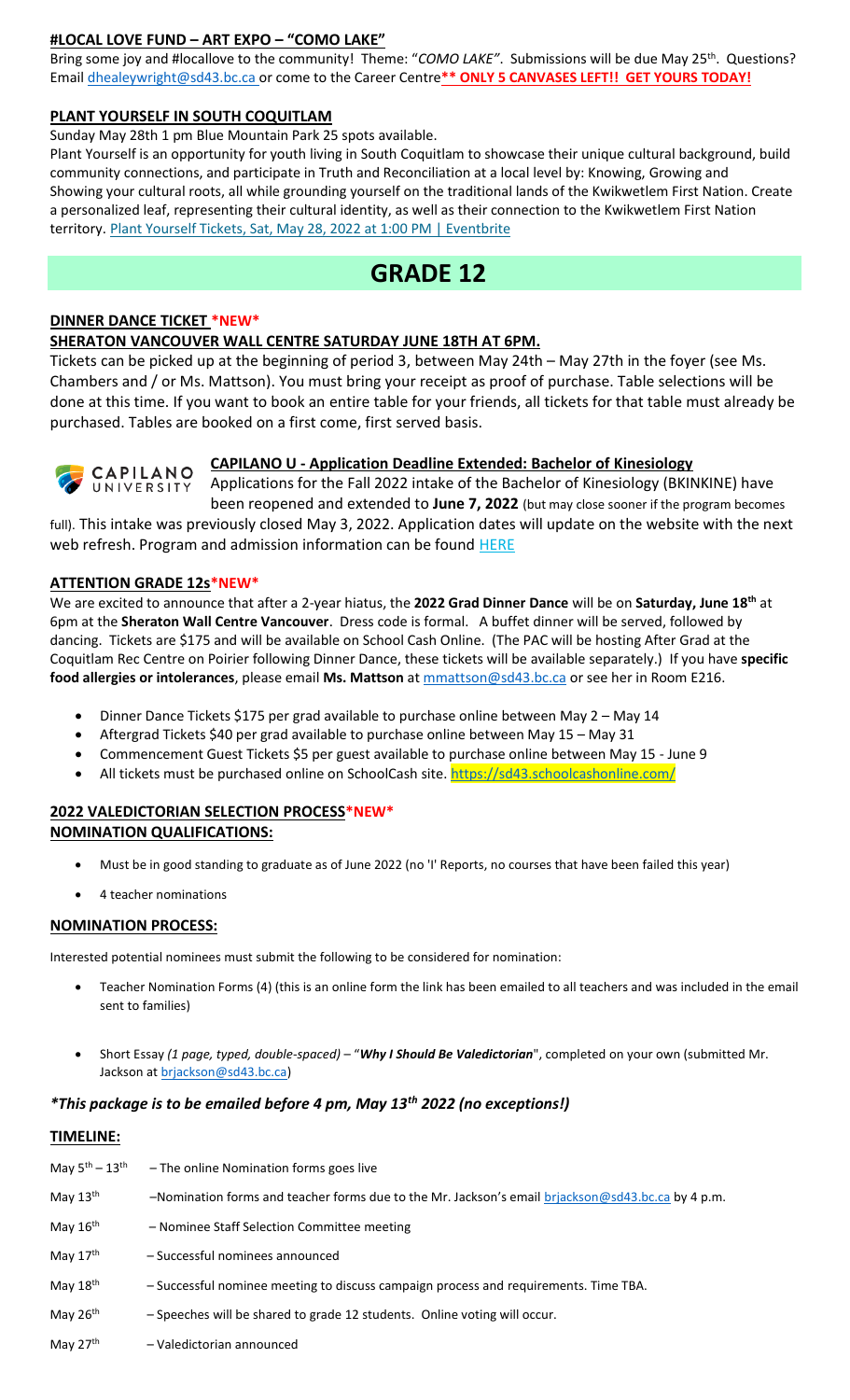

#### **CAMP IGNITE FOR YOUNG WOMEN - DEADLINE APPROACHING – June 1\*NEW\***

The camp will be held August 4<sup>th</sup>-7<sup>th</sup> at the Maple Ridge Justice Institute and at various fire depts across the lower mainland. It is a three night and three-day overnight camp that aims to not only give students a look into what a career in the fire service is like but also to build teamwork skills, learn about nutrition and fitness. Interested students can apply by going to:<https://campignite.com/join-us>

#### **ELMER HELM YOUTH FUND**

Now Open. \$1500 awards available. Criteria: Financial need, Community Service. Application package posted Career Centre - [Centennial Secondary School \(sd43.bc.ca\)](https://www.sd43.bc.ca/school/centennial/ProgramsServices/CareerCentre/financeawards/Pages/default.aspx?InitialTabId=Ribbon%2ERead&VisibilityContext=WSSTabPersistence#/=#InplviewHash02f87063-69d3-4710-8d10-63ddea64e857=) Deadline to apply June 30<sup>th</sup>.

#### **BCGUE SCHOLARSHIPS NOW OPEN TO June 15th**

2022 BCGEU Scholarship Program - [BC General Employees' Union \(BCGEU\)](https://www.bcgeu.ca/2022_bcgeu_scholarship_program)

A BCGEU member in good standing, or related to a current, retired, or deceased BCGEU member or staff; and A student or prospective post-secondary or higher learning student enrolled, registered or planning to attend an eligible educational institution in 2022 **Essay**: In addition to providing personal information, applicants must submit a short essay of 450 - 500 word essay.

#### **MAILLARDVILLE RESIDENTS ASSOC. BURSARY \*UPDATED**

Grade 12 student who lives in Maillardville, demonstrates financial need, makes a contribution to their community through community service and will graduate with a Dogwood Diploma or a BC School Completion Certificate. Value \$500 Apply by June 30<sup>th</sup> Career Centre - [Centennial Secondary School \(sd43.bc.ca\)](https://www.sd43.bc.ca/school/centennial/ProgramsServices/CareerCentre/financeawards/Pages/default.aspx?login=-73147025#/=)

# **SEVERAL SCHOLARSHIPS DUE TOMORROW, MAY 12TH AND MAY 15TH**

Mindshare Tech, Indigenous Ed, Loreine Shantz (Alderson), Pacific Leaders, BCAHA, Lotus Light Charity

# AH STEEL IN MAPLE RIDGE – JOB OPPORTUNITES FOR HIGH SCHOOL GRADUATES OR SUMMER STUDENTS in the rebar trades. Details on the career centre page

Start as a labourer and work your way up to a machine operator Here is the link to our website so you can learn a bit more about A&H and what we do <https://ah-steel.com/vancouver/>

# **YOUTH TRANSFORMING SOCIETY COMMUNITY SERVICE SCHOLARSHIP**

[YTS Scholarship for Community Service 2022 \(google.com\)](https://docs.google.com/forms/d/e/1FAIpQLSeQZEWFkQlGBaklvqyoo4-r4lqu0HoIY_y418VNZeULfBFXIQ/viewform) Graduating student/Lower Mainland/ Min. 70%/Service - DEADLINE: May 30, 2022 at 11:59 PM.

# **STUDY AND GO ABROAD VIRTUAL EDUCATION FAIR – MAY 19TH**

Register: **<https://saga.easyvirtualfair.com/landing>** Details on the career centre page or check the

website <https://www.studyandgoabroad.com/virtual-education-fair/>.

#### **VOLUNTEER AT GLENAYRE'S ANNUAL CARNIVAL**

**Glenayre Elementary** annual Spring Carnival needs **volunteers** - run carnival games and/or supervise children on the Bouncy Inflatables on **Thurs. May 26, from 2:45-7pm,** . Please go to our website <https://www.lotsahelpinghands.com/c/630280/login> and request to become a member first.

# **UVIC ZOOM INFO SESSIONS FOR GRADE 10 & 11'S – Adulting 101 (personal finance) and Creativity 101**

**hosted by Gustavson School of Business (Virtual)**

Various dates May 18, 19<sup>th</sup> and 25th. Details on the career centre page [https://www.sd43.bc.ca/school/centennial/ProgramsServices/CareerCentre/postsecondary/Pages/default.asp](https://www.sd43.bc.ca/school/centennial/ProgramsServices/CareerCentre/postsecondary/Pages/default.aspx#/=)  $x#/=$ 

# **GRACE FAMILY NETWORK FOUNDATION SCHOLARSHIP ESSAY (3 X \$500 in Metro Vancouver)**

*"WHAT ARE YOUR IDEAS TO REDUCE SYSTEMIC BIAS AND INEQUITY IN SOCIETY?"* To submit your essay, go to [GFNF.ORG](http://www.gfnf.org/) Deadline: May 31/22

#### **MAILLARDVILLE RESIDENT'S ASSOCIATION BURSARY (\$500)**

Student(s) who reside in Maillardville, demonstrate **financial need** to enable them to further their education, Community Service, attain satisfactory academic proceeding to a post-secondary institution in Canada. Application on the [Career Centre site.](https://www.sd43.bc.ca/school/centennial/ProgramsServices/CareerCentre/financeawards/Pages/default.aspx#/=) Deadline **May 15th**